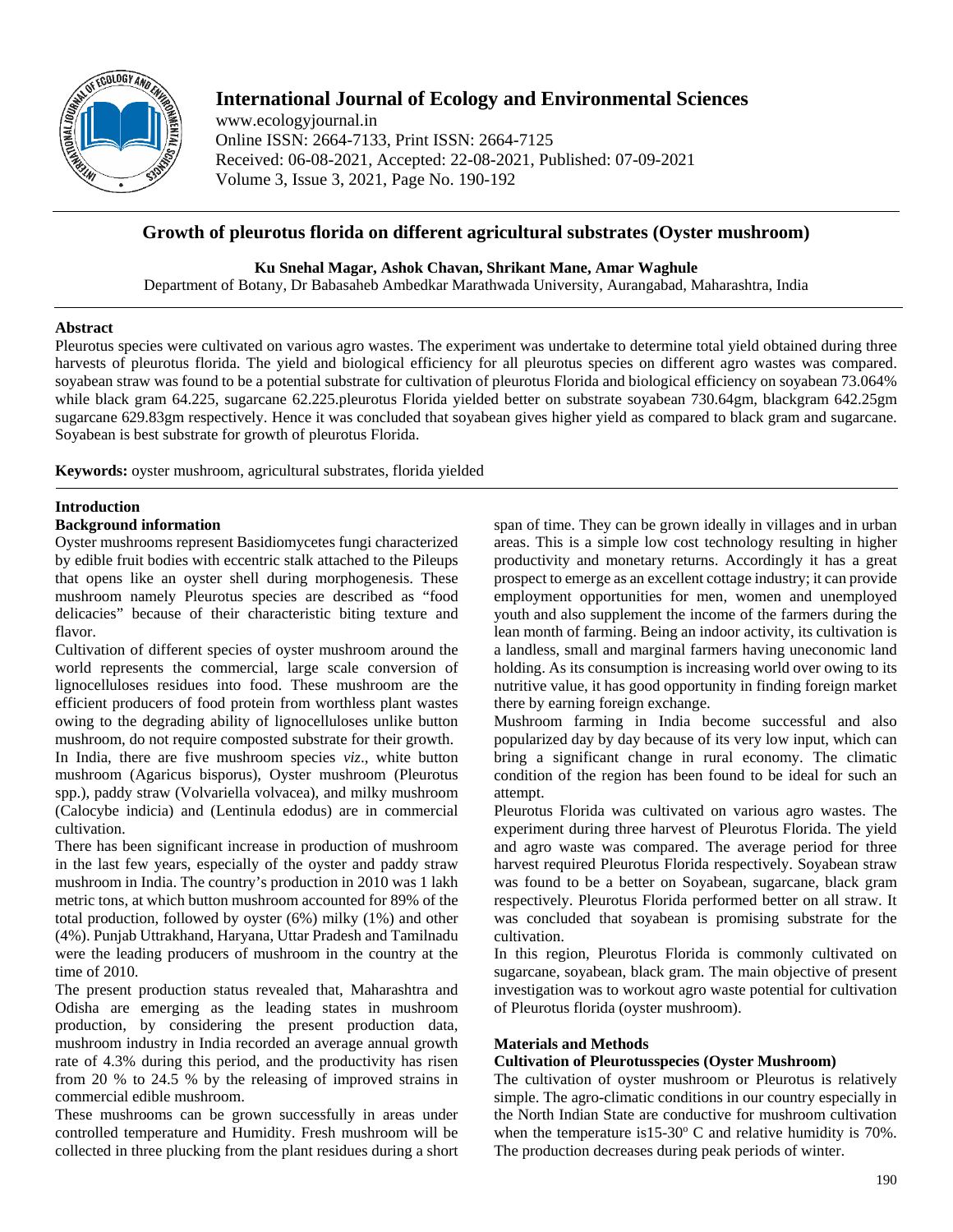#### **Material requirement**

#### **1. Substrate**

The different organic waste used as substrate for mushroom Pleurotus florida bedpreparation

- a. soybean Straw
- b. sugarcane Straw
- c. Black gram Straw

#### **2. Mushroom Lab**

The mushroom lab having size 9x12 Feet in Department of Botany.

#### **3. Wooden racks**

#### **4. Polythene bags**

Polythene bag is used as a container for mushroom cultivation. Polythene bags with 14x22 cm size.

#### **5. Pleurotus Spawn (Pleurotus florida)**

Mushroom (Pleurotus florida) culture and prepared spawn was obtained. Chemicals: Bavistin (Carbendazim 50% WP (75.ppm), Formaldehyde (37-40%). 2 Methods:

#### **6. Climate and other conditions**

Pleurotus spp. is one of the choice edible mushrooms which can be cultivated in the tropic. It has gained importance only in the last decade and is now being cultivated in many countries in the subtropical and temperate zones. Different species of Pleurotus are suited for growing within a temperature range Of 15 to 30oC.

#### **7. Spawn Preparation**

The term 'spawn' refers to cereal kernels overgrown by mushroom mycelium. Spawn is used as "seed" for inoculating substrates with the mushroom mycelium.

Spawning is carried out aseptically, preferably using the same transfer chamber or the same inoculation room as is used in spawns preparation. Grain or sawdust spawn is commonly used to inoculate the substrate in bags. With grain spawn, the bottle is shaken to separate the seed colonized with the white mycelium. After lifting the plug and flaming the mouth of the bottle, a few spawn and the plug of the compost bag are replaced and the next bags are then inoculated. The newly inoculated bags are slightly titled to distribute the grains evenly in the shoulder area of the bag around neck. For sawdust spawn, the spawn is broken up with an aseptic needle. A piece of the spawn may then be transferred, using a long flat-spooned needle especially designed to scope the spawn. One bottle of grain or sawdust spawn in a 500ml dextrose bottle is sufficient to inoculate 40 to 50 bags.

## **8. Sterilization and preparation of substrates**

For cultivation of mushroom different substrates, *viz*. were soya bean straw, sugarcane, black gram, were selected and they were sterilized as follows: these agro waste were soaked in water for 12 hours before use to soften the tissues. All these agro waste were chemically sterilized in plastic pots as shown in plate No.1.25 liters of water are taken in plastic pots. 5kg of all agro waste slowly dipped in water. In another plastic bucket, Carbendazim 50% WP (75.ppm)

Bavistin 7.5g and 25 ml formaldehyde (37-40%) is dissolved and slowly poured on the already soaked straw. Straw is pressed and covered with a polythene sheet. After 24 h straw is taken out and excess water straw drained.

The lab should be fumigated with the chemicals formalin and KMnO4. The preferable room temperature is 26+or -2oC with relative humidity of 70-80%.

#### **9. Bag filling Method**

Bag filling method was used throughout the studies. The polythene bags of 14x22 cm and the bottom of the bags were tied with a rubber to provide a flat circular bottom to the mushroom beds. Dry weight of the substrates was recorded and the bags Full of different substrates were weighed and were maintained at 1kg. In a bag for each substrate. The first layer was filled with the substrate up to 5 cm height. The spawn was sprinkled over the entire surface of the substratum. Similarly four such layers were filled with the substratum. Inoculation was made with pure grain spawn at 10 gram per kg of substrate on dry weight basis under aseptic conditions. The bags were tied and two vents of one cm diameter were provided.

#### **10. Spawn running**

After spawning, the beds were incubated in the lab. This is known as spawn running. Spawn run refers to the vegetable propagation of fungal mycelium in the substratum. It was a pre-requisite for the subsequent reproductive growth phase (fruiting).

### **11. Incubation**

The spawned compost bags are kept in a dark room until the mycelium has fully penetrated to the bottom of the substrate. In 20 to 30 days, depending upon the substrate/substrate combination, the substrate appears white, due to the growth of the mycelium. The bags are kept for an additional week before they are opened to check that the mycelium is mature enough to fruit. Most strains of the mushroom from primordial after 3 to 4 weeks of mycelia growth. The bags are opened, to initiate fruiting, inside a mushroom house.

- The agro waste soya bean, sugarcane, black gram were collected from local farms/places and were used for filling the bags.
- The substrates were chopped in 2-3 cm pieces and soaked in water over night to moisture it and excess water was drained off.
- After soaking, the substrate was Chemical sterilizer. The polythene bags of the size 14x22 cm were filled with sterilized substrate and multi layered technique was adopted for spawning.
- Each bag was filled with 1kg dry substrates and the spawn was added at the rate of2% of the wet weight basis of substrate. Pinning of bags was done for proper aeration.

After inoculation the nags were kept in room where the temperature and humidity were maintained around 25 degree C and 80 to 90% humidity respectively with sufficient light and ventilation for 20 days. Formation of fruit bodies was evident within 3-4 days after removal of poly bags. The beds were maintained up to the harvest of the third flush, which was completed in 35 days after spawning.

#### **12. Harvesting**

As soon as the fruiting bodies developed and attained their full size, they were cut just above the surface of the substrate with